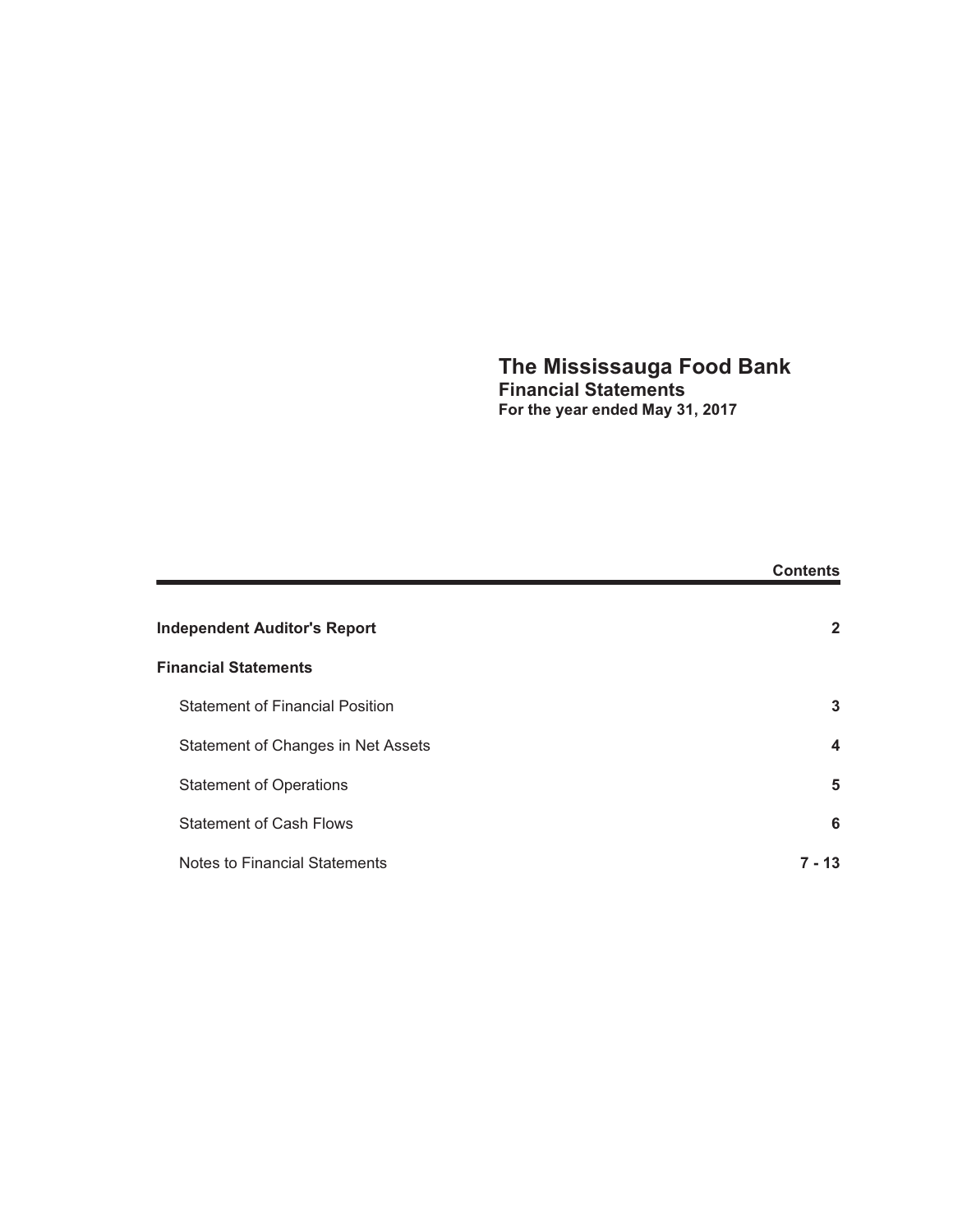

Tel: 905 270-7700 Fax: 905 270-7915 Toll-free: 866 248 6660 www.bdo.ca

# **Independent Auditor's Report**

#### **To the Members of The Mississauga Food Bank**

We have audited the statement of financial position of The Mississauga Food Bank as at May 31, 2017, and the statements of changes in net assets, operations and cash flows for the year then ended and a summary of significant accounting policies and other explanatory information.

### **Management's Responsibility for the Financial Statements**

Management is responsible for the preparation and fair presentation of these financial statements in accordance with Canadian accounting standards for not-for-profit organizations, and for such internal control as management determines is necessary to enable the preparation of financial statements that are free from material misstatement, whether due to fraud or error.

#### **Auditor's Responsibility**

Our responsibility is to express an opinion on these financial statements based on our audit. We conducted our audit in accordance with Canadian generally accepted auditing standards. Those standards require that we comply with ethical requirements and plan and perform the audit to obtain reasonable assurance about whether the financial statements are free from material misstatement.

An audit involves performing procedures to obtain audit evidence about the amounts and disclosures in the financial statements. The procedures selected depend on the auditor's judgment, including the assessment of the risks of material misstatement of the financial statements, whether due to fraud or error. In making those risk assessments, the auditor considers internal control relevant to the entity's preparation and fair presentation of the financial statements in order to design audit procedures that are appropriate in the circumstances, but not for the purpose of expressing an opinion on the effectiveness of the entity's internal control. An audit also includes evaluating the appropriateness of accounting policies used and the reasonableness of accounting estimates made by management, as well as evaluating the overall presentation of the financial statements.

We believe that the audit evidence we have obtained is sufficient and appropriate to provide a basis for our qualified audit opinion.

#### **Basis for Qualified Opinion**

In common with many charitable organizations, the entity derives revenues from fundraising and donations, the completeness of which is not susceptible to satisfactory audit verification. Accordingly, verification of these revenues was limited to the amounts recorded in the records of the entity. Therefore, we were not able to determine whether any adjustments might be necessary to revenue from fundraising and donations, excess of revenue over expenditures and cash flows from operations for the years ended May 31, 2017 and 2016, current assets as at May 31, 2017 and 2016, and net assets as at June 1 and May 31 for both the 2017 and 2016 years. Our audit opinion on the financial statements for the year ended May 31, 2016 was modified accordingly because of the possible effects of this limitation in scope.

#### **Qualified Opinion**

In our opinion, except for the possible effects of the matter described in the Basis for Qualified Opinion paragraph, the financial statements present fairly, in all material respects, the financial position of The Mississauga Food Bank as at May 31, 2017, and the results of its operations and its cash flows for the year then ended in accordance with Canadian accounting standards for not-for-profit organizations.

BDO Carada LLP

Chartered Professional Accountants, Licensed Public Accountants

Mississauga, Ontario October 17, 2017 **BDO Canada LLP, a Canadian limited liability partnership, is a member of BDO International Limited, a UK company limited by guarantee, and forms part of the international BDO network of independent member firms**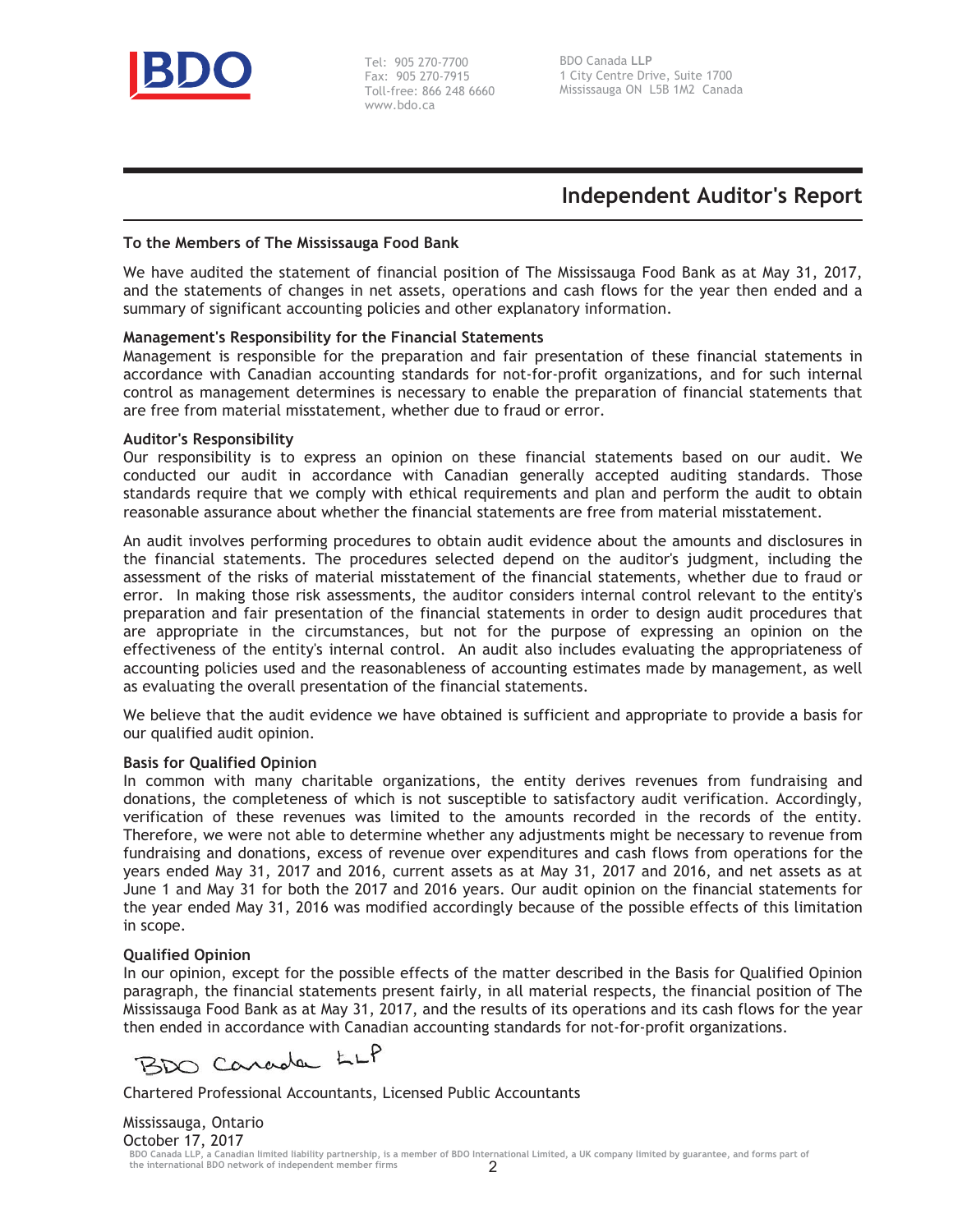# **The Mississauga Food Bank Statement of Financial Position**

| \$ | 282,546<br>440,000<br>48,890<br>39,704 | \$    | 598,811<br>104,532<br>27,075<br>33,485 |
|----|----------------------------------------|-------|----------------------------------------|
|    | 811,140                                |       | 763,903                                |
|    | 247,098                                |       | 225,851                                |
| S. | 1,058,238                              | $\$\$ | 989,754                                |
|    |                                        |       |                                        |
| \$ | 67,577<br>49,810<br>41,377<br>28,440   | \$    | 90,953<br>168,431<br>92,292<br>28,440  |
|    | 187,204                                |       | 380,116                                |
|    | 84,453<br>109,628<br>12,048            |       | 104,208<br>55,848<br>17,609            |
|    | 393,333                                |       | 557,781                                |
|    | 24,577<br>440,000<br>200,328           |       | 37,355<br>220,000<br>174,618           |
|    | 664,905                                |       | 431,973                                |
| S. | 1,058,238                              | $\$\$ | 989,754                                |
|    |                                        |       |                                        |

Director **Director** Director **Director** Director

The accompanying notes are an integral part of these financial statements.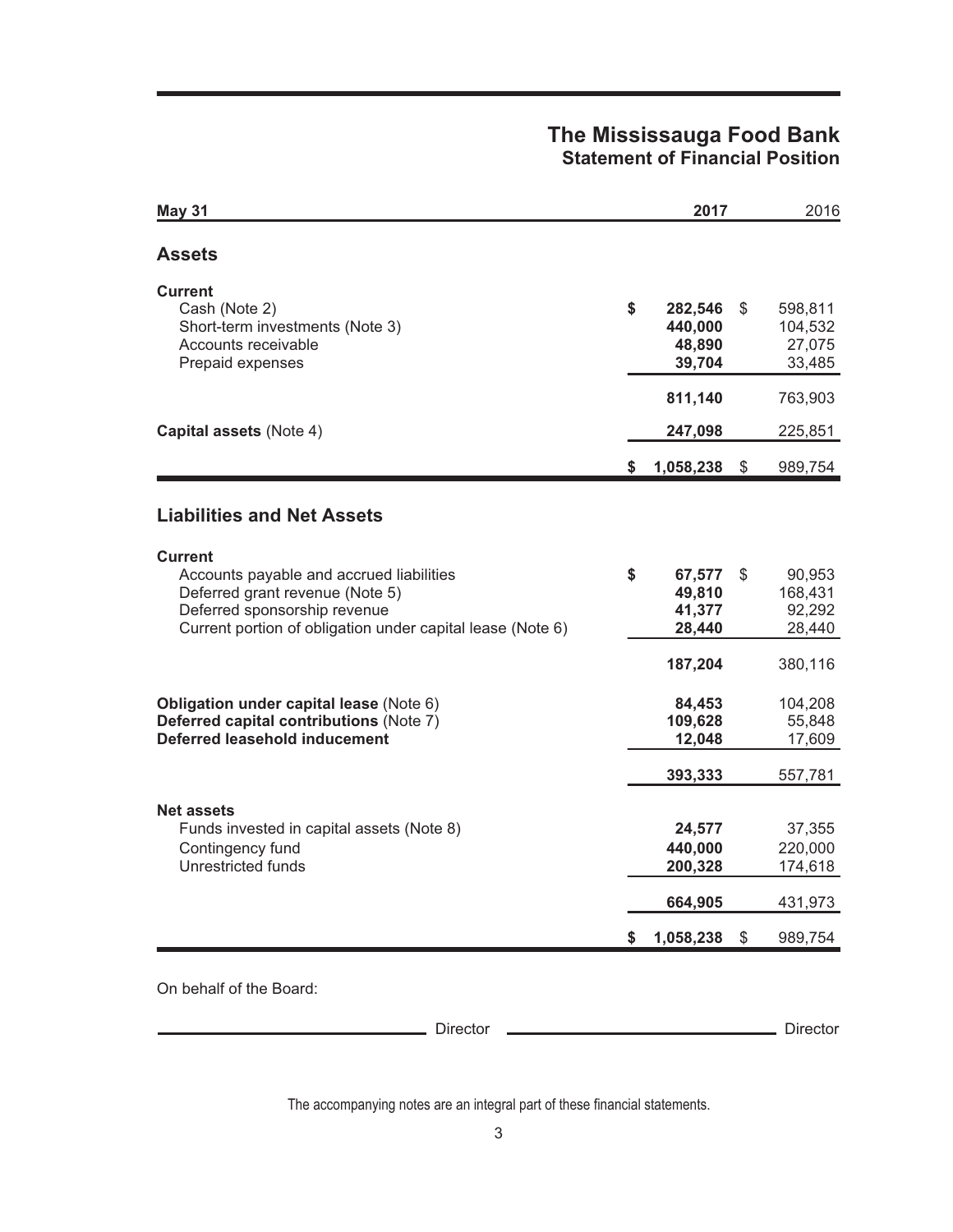|                                                     |                       |                                               |         |                      |                       | Statement of Changes in Net Assets |
|-----------------------------------------------------|-----------------------|-----------------------------------------------|---------|----------------------|-----------------------|------------------------------------|
| For the year ended May 31                           |                       |                                               |         |                      | 2017                  | 2016                               |
|                                                     | <b>Capital Assets</b> | Invested in Contingency Unrestricted<br>Funds | Fund    | Funds                | <b>Total</b>          | Total                              |
| Balance, beginning of year                          | ക                     | 37,355                                        |         | $$20,000$ \$ 174,618 | $$431,973$ \$ 400,115 |                                    |
| Excess of revenue over expenditures for the year    |                       |                                               |         | 232,932              | 232,932               | 31,858                             |
| Amortization of capital assets                      |                       | (85, 910)                                     |         | 85,910               |                       |                                    |
| Amortization of deferred capital contributions      |                       | 33,815                                        |         | (33, 815)            |                       |                                    |
| Capital funding received                            |                       | (87, 595)                                     |         | 87,595               |                       |                                    |
| Purchase of capital assets                          |                       | 107,157                                       |         | (107, 157)           |                       |                                    |
| capital lease<br>Payments made for obligation under |                       | 19,755                                        |         | (19, 755)            |                       |                                    |
| Transfer of funds                                   |                       |                                               | 220,000 | (220,000)            |                       |                                    |
| Balance, end of year                                | မာ                    | 24,577 \$ 440,000 \$ 200,328                  |         |                      | \$664,905\$431,973    |                                    |
|                                                     |                       |                                               |         |                      |                       |                                    |

The Mississauga Food Bank  **The Mississauga Food Bank**

The accompanying notes are an integral part of these financial statements. The accompanying notes are an integral part of these financial statements.<br> $4$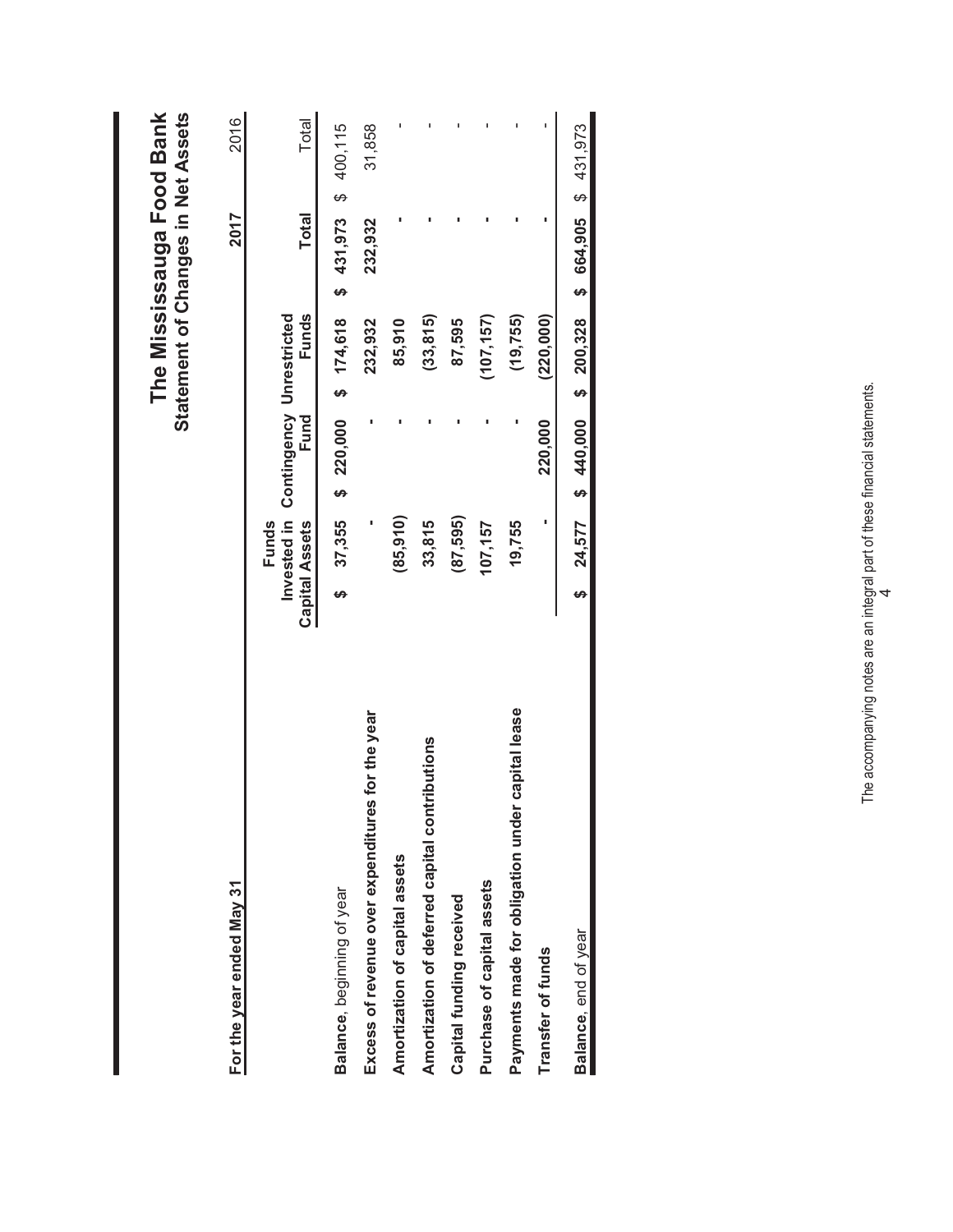## **The Mississauga Food Bank Statement of Operations**

| For the year ended May 31                   | 2017            | 2016            |
|---------------------------------------------|-----------------|-----------------|
|                                             |                 |                 |
| <b>Revenue</b>                              |                 |                 |
| Donations and membership fees               | \$<br>1,594,993 | \$<br>1,359,235 |
| <b>Fundraising events</b>                   |                 | 3,000           |
| Deferred capital contributions (Note 7)     | 33,815          | 27,944          |
| Regional Municipality of Peel (Note 5a)     | 83,222          | 70,874          |
| The Trillium Foundation (Note 5c)           | 28,705          |                 |
| Sponsorships                                | 113,887         | 94,792          |
| Gain on sale of capital assets              |                 | 10,140          |
| Interest income                             | 1,640           | 346             |
|                                             | 1,856,262       | 1,566,331       |
| <b>Expenditures</b>                         |                 |                 |
| Advertising, promotion and community events | 194,867         | 145,293         |
| Amortization                                | 85,910          | 62,390          |
| Bank and credit card processing charges     | 22,491          | 18,813          |
| Computer maintenance                        | 25,989          | 15,524          |
| Donated items                               | 10,493          | 13,290          |
| Food delivery                               | 27,691          | 44,026          |
| Insurance                                   | 3,965           | 3,898           |
| Interest on capital lease                   | 8,685           | 3,196           |
| Office and general                          | 138,270         | 138,278         |
| Professional fees                           | 21,859          | 14,640          |
| Purchased food and food drives              | 121,819         | 142,549         |
| Rent and municipal taxes                    | 124,320         | 135,023         |
| Repairs and maintenance                     | 93,072          | 64,961          |
| Salaries and wages                          | 683,388         | 685,984         |
| Telephone and internet charges              | 17,241          | 13,039          |
| <b>Travel and conferences</b>               | 8,581           | 5,104           |
| <b>Utilities</b>                            | 34,689          | 28,465          |
|                                             | 1,623,330       | 1,534,473       |
| <b>Excess of revenue over expenditures</b>  | \$<br>232,932   | \$<br>31,858    |

The accompanying notes are an integral part of these financial statements.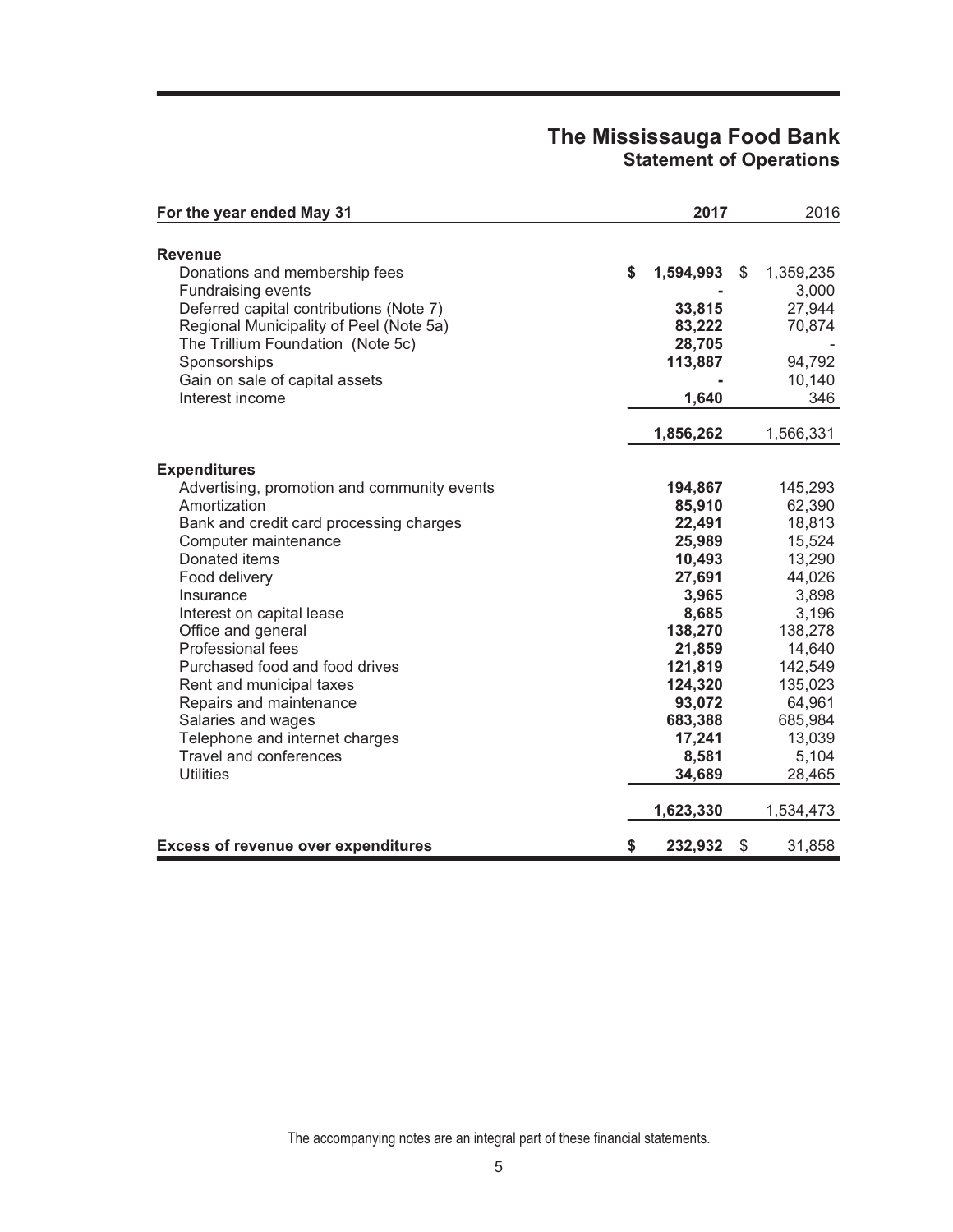# **The Mississauga Food Bank Statement of Cash Flows**

| For the year ended May 31                                                        | 2017                           | 2016      |
|----------------------------------------------------------------------------------|--------------------------------|-----------|
| Cash was provided by (used in)                                                   |                                |           |
| <b>Operating activities</b>                                                      |                                |           |
| Excess of revenue over expenditures                                              | \$<br>232,932<br>$\mathcal{S}$ | 31,858    |
| Adjustments required to reconcile excess of revenue                              |                                |           |
| over expenditures with net cash provided by operating activities                 | 85,910                         | 62,390    |
| Amortization of capital assets<br>Amortization of deferred capital contributions | (33, 815)                      | (27, 944) |
| Gain on disposal of capital assets                                               |                                | (10, 140) |
| Deferred capital contributions adjustment                                        |                                | (10, 143) |
| Deferred leasehold inducement                                                    | (5, 561)                       | (5, 561)  |
| Changes in non-cash working capital balances                                     |                                |           |
| Accounts receivable                                                              | (21, 815)                      | 8,706     |
| Prepaid expenses                                                                 | (6, 219)                       | (833)     |
| Accounts payable and accrued liabilities                                         | (23, 376)                      | 45,240    |
| Deferred grant revenue                                                           | (118, 621)                     | 109,176   |
| Deferred sponsorship revenue                                                     | (50, 915)                      | 47,687    |
|                                                                                  | 58,520                         | 250,436   |
| <b>Investing activities</b>                                                      |                                |           |
| Purchase of capital assets                                                       | (107, 157)                     | (12, 648) |
| Proceeds on sale of capital assets                                               |                                | 20,283    |
| Net change in short-term investments                                             | (335, 468)                     | (346)     |
|                                                                                  | (442, 625)                     | 7,289     |
|                                                                                  |                                |           |
| <b>Financing activities</b>                                                      |                                |           |
| Capital funding received                                                         | 87,595                         |           |
| Payments of obligation under capital lease                                       | (19, 755)                      | (6, 284)  |
|                                                                                  | 67,840                         | (6, 284)  |
| Increase (decrease) in cash during the year                                      | (316, 265)                     | 251,441   |
|                                                                                  |                                |           |
| Cash, beginning of year                                                          | 598,811                        | 347,370   |
| Cash, end of year                                                                | \$<br>\$<br>282,546            | 598,811   |

The accompanying notes are an integral part of these financial statements.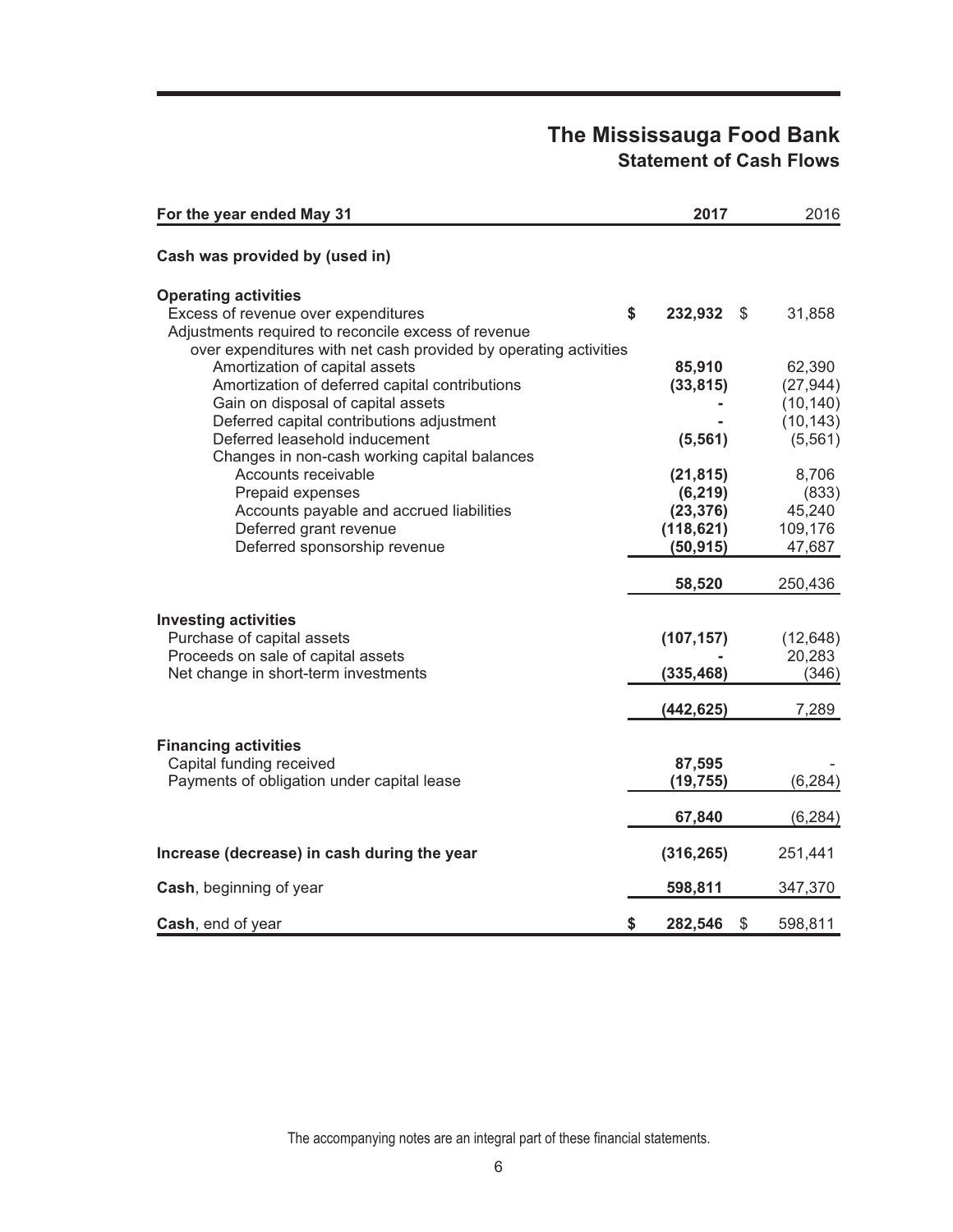#### **May 31, 2017**

### **1. Significant Accounting Policies**

#### **Nature of Organization**

The Mississauga Food Bank (the 'Organization') sources, manages and distributes food to Mississauga residents in need. The Organization is registered as a charity without share capital under the Ontario Corporations Act. As such, the Organization is able to issue donation receipts and is not liable for any federal or provincial income taxes under the provisions of the Income Tax Act.

#### **Basis of Accounting**

These financial statements have been prepared in accordance with Canadian accounting standards for not-for-profit organizations.

#### **Capital Assets**

Capital assets are stated at cost less accumulated amortization. Amortization is provided at the following rates:

| Warehouse equipment      |                          | 20 % diminishing balance basis   |
|--------------------------|--------------------------|----------------------------------|
| Refrigerated trucks      |                          | 30 % diminishing balance basis   |
| Refrigerated truck under |                          |                                  |
| capital lease            |                          | - 30 % diminishing balance basis |
| Freezer/cooler unit      | $\overline{\phantom{a}}$ | 5 years straight-line basis      |
| Leasehold improvements   | $\overline{\phantom{a}}$ | straight-line over term of lease |
| Office equipment         |                          | 20 % diminishing balance basis   |
| Computer hardware        |                          |                                  |
| and software             |                          | - 30 % diminishing balance basis |
| Signage                  |                          | 10 years straight-line basis     |
| Inventory management     |                          |                                  |
| system                   |                          | 5 years straight-line basis      |
| Aquaponics equipment     |                          | 5 years straight-line basis      |

#### **Revenue Recognition**

The Organization follows the deferral method of accounting for revenue. Restricted donations and fundraising event revenue are recognized as revenue in the year in which the related expenditures are incurred and unrestricted donations are recognized as revenue when received or receivable if the amount to be received can be reasonably estimated and collection is reasonably assured. Contributions restricted for the purchase of capital assets are recorded as revenue over the same period as the related amortization of the purchased assets.

Grants are recorded as revenue in the period to which they relate. Where a portion of a grant relates to a future period, it is deferred and recognized in the subsequent period.

Donations in kind (non-cash donations) are recorded as contributions at their estimated fair market value at the date of the donation.

Sponsorship revenue that relates to a future period is deferred and recognized over the term of the sponsorship agreement.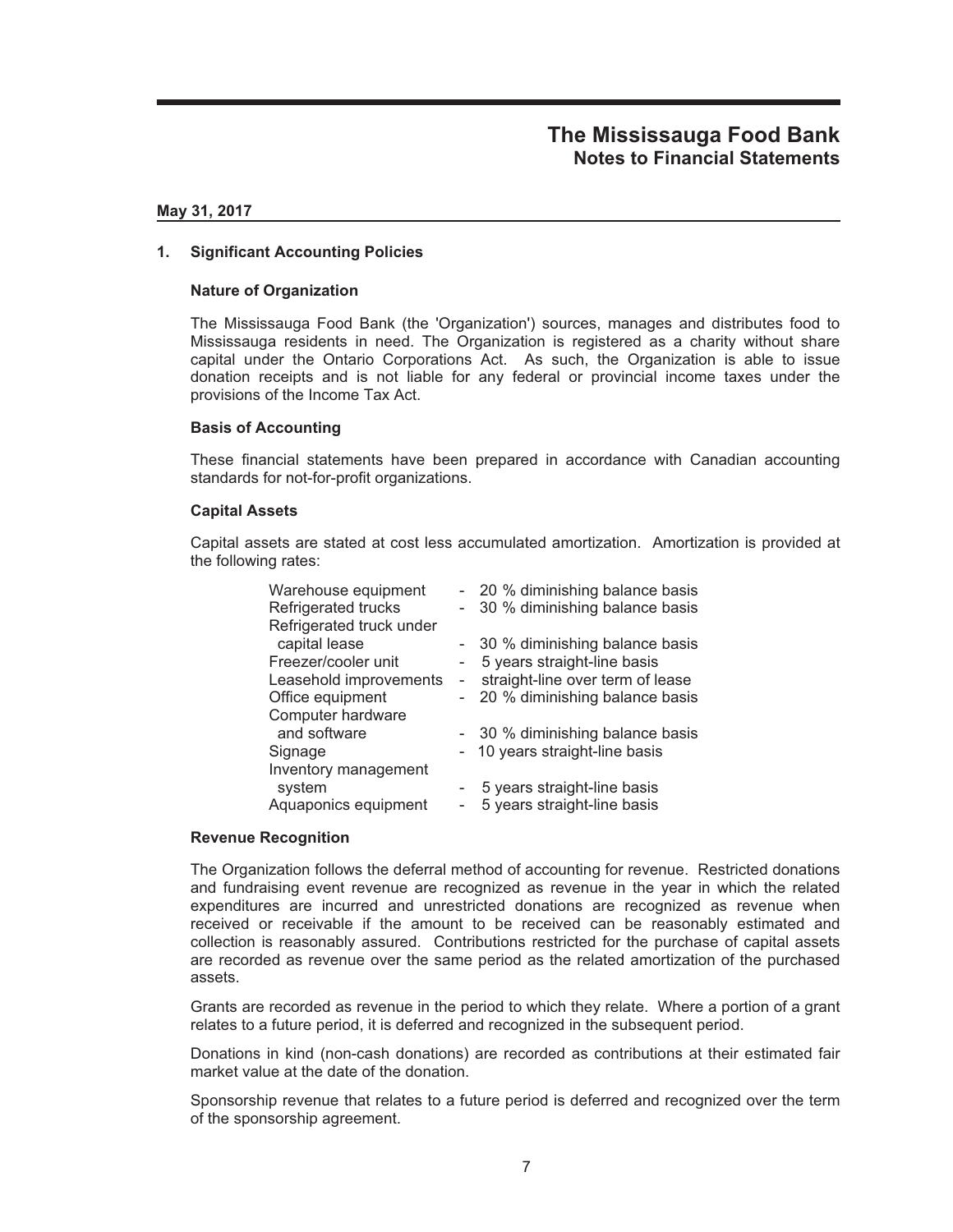#### **May 31, 2017**

### **1. Significant Accounting Policies** (continued)

### **Obligation under Capital Lease**

Leases meeting certain criteria are accounted for as capital leases. The imputed interest is charged against income and the capitalized value is amortized on a straight line basis over its estimated useful life. Obligations under capital leases are reduced by rental payments net of imputed interest. All other leases are accounted for as operating leases with rental payments being expensed as incurred.

### **Deferred Leasehold Inducement**

Deferred leasehold inducement represents free rent received from the landlord. The leasehold inducement is recorded as a deferred credit and is amortized on a straight-line basis over the term of the lease as a reduction of rent and municipal taxes.

### **Contingency Fund**

The Contingency fund is an internally restricted fund that reflects amounts that are designated by the Board of Directors for special purposes or unforeseen circumstances, and are transferred to unrestricted funds as necessary. During the year, the Board of Directors approved a transfer of \$220,000 (2016 - \$150,000) from Unrestricted funds to the Contingency fund.

### **Donated Services**

The operation of the Organization is dependent on services provided by volunteers. Since these services are not normally purchased by the Organization and due to the difficulty of determining their market value, donated services are not recorded in the accounts.

### **Remuneration of the Board of Directors**

Members of the Board of Directors are volunteers who serve without remuneration.

### **Financial Instruments**

Financial instruments are recorded at fair value when acquired or issued. In subsequent periods, financial instruments are reported at cost or amortized cost less impairment, if applicable. Financial assets are tested for impairment when changes in circumstances indicate the asset could be impaired. Transaction costs on the acquisition, sale or issue of financial instruments are expensed for those items remeasured at fair value at each statement of financial position date and charged to the financial instrument for those measured at amortized cost.

### **Use of Estimates**

The preparation of financial statements in accordance with Canadian accounting standards for not-for-profit organizations requires management to make estimates and assumptions that affect the reported amounts of assets and liabilities at the date of the financial statements, and the reported amounts of revenue and expenditures during the reporting period. Actual results could differ from management's best estimates as additional information becomes available in the future.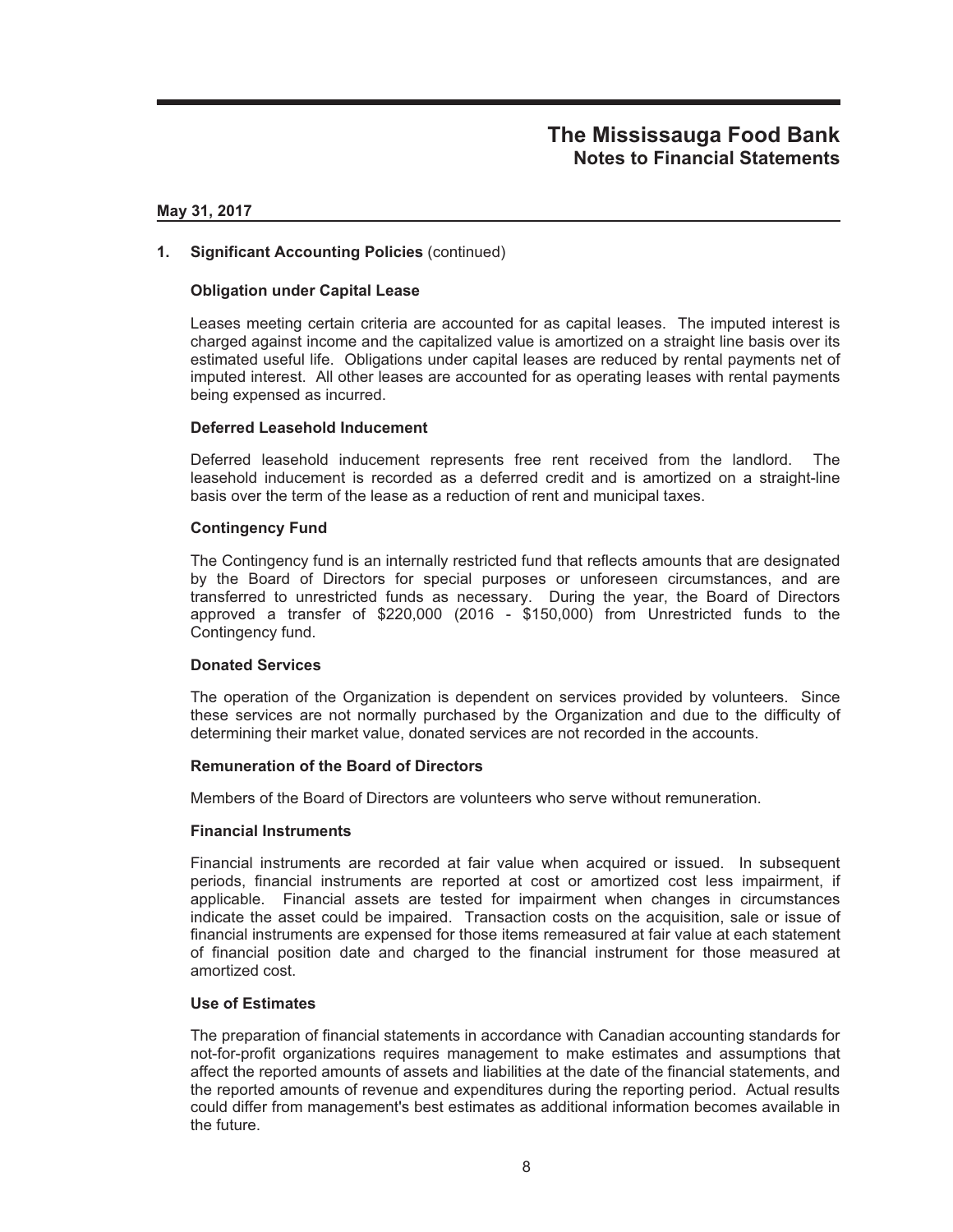### **May 31, 2017**

#### **2. Cash**

Included in cash are amounts restricted for deferred grant revenue and deferred sponsorship revenue aggregating \$91,187 (2016 - \$260,723).

### **3. Short-term Investments**

Short-term investments consist of cashable Guaranteed Investment Certificates that earn interest at 0.68% and 0.69% (2016 - 0.75%) and have maturity dates in April 2018 (2016 - October 2016).

#### **4. Capital Assets**

|                                                                        |                             |    | 2017                                      |     |                             |    | 2016                        |
|------------------------------------------------------------------------|-----------------------------|----|-------------------------------------------|-----|-----------------------------|----|-----------------------------|
|                                                                        | Cost                        |    | <b>Accumulated</b><br><b>Amortization</b> |     | Cost                        |    | Accumulated<br>Amortization |
| Warehouse equipment<br>Refrigerated trucks<br>Refrigerated truck under | \$<br>121,492<br>75,601     | S  | 86,018<br>70,311                          | \$  | 106,818<br>75,601           | -S | 78,984<br>68,043            |
| capital lease<br>Freezer/cooler unit<br>Leasehold improvements         | 138,932<br>89,893<br>14,981 |    | 56,267<br>89,893<br>7,490                 |     | 138,932<br>89,893<br>14,981 |    | 20,840<br>89,893<br>4,494   |
| Office equipment<br>Computer hardware<br>and software<br>Signage       | 39,983<br>64,226<br>4,827   |    | 29,415<br>42,139<br>2,172                 |     | 34,018<br>53,303<br>4,827   |    | 27,519<br>35,013<br>1,689   |
| Inventory management system<br>Aquaponics equipment                    | 105,600<br>75,595           |    | 92,767<br>7,560                           |     | 105,600                     |    | 71,647                      |
| Totals                                                                 | 731,130                     | \$ | 484.032                                   | \$. | 623,973                     | S  | 398,122                     |
| Cost, net of accumulated amortization                                  |                             | \$ | 247,098                                   |     |                             | \$ | 225,851                     |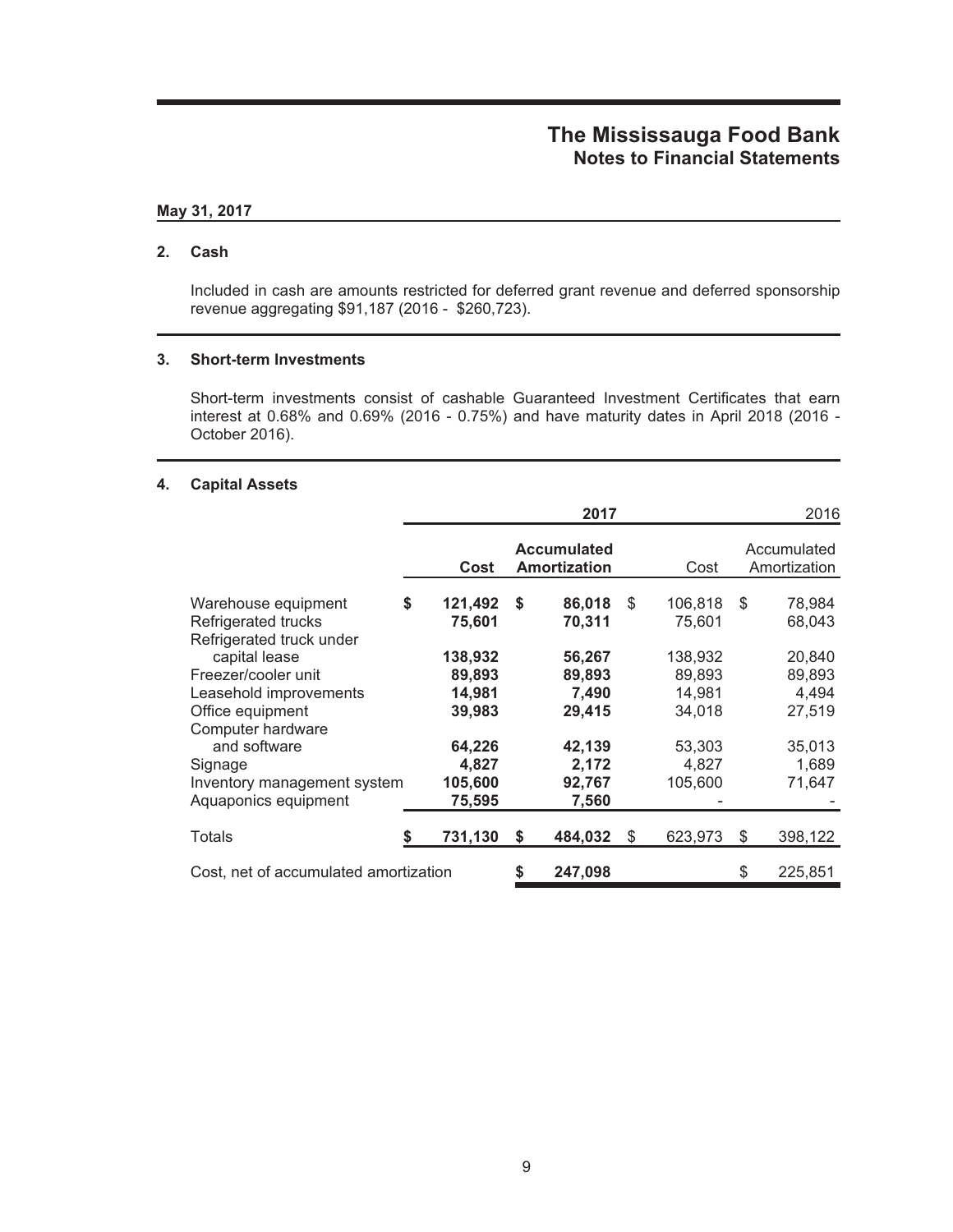#### **May 31, 2017**

#### **5. Deferred Grant Revenue**

The Organization received funding from a number of sources for special purposes during the year as detailed below:

a) In the current year, the Organization received funding of \$85,389 (2016 - \$81,673) from the Regional Municipality of Peel, which is earmarked for a specific staff position, and those expenses will continue in fiscal 2018.

|                                                                                                 |   | 2017                          | 2016                         |
|-------------------------------------------------------------------------------------------------|---|-------------------------------|------------------------------|
| Balance, beginning of year<br>Funding received during the year<br>Amounts recognized in revenue | S | 47.643<br>85,389<br>(83, 222) | 36.844<br>81.673<br>(70,874) |
| Balance, end of year                                                                            | S | 49,810                        | 47,643                       |

b) The Organization received funding of \$8,500 (2016 - \$72,913) earmarked for food and milk procurement during the year.

| Balance, beginning of year             | $12.388$ \$ | 22.911    |
|----------------------------------------|-------------|-----------|
| Funding received during the year       | 8.500       | 72.913    |
| Amounts used to purchase food and milk | (20, 888)   | (83, 436) |
| Balance, end of year                   | - \$        | 12.388    |

c) The Organization received \$15,900 (2016 - \$88,400) from The Trillium Foundation, which is earmarked for the purchase, installation and operation of an aquaponics system.

| Balance, beginning of year<br>Funding received during the year<br>Amounts recognized in revenue<br>Purchase of Aquaponics equipment (Note 7d) |    | 88.400<br>15.900<br>(28, 705)<br>(75, 595) | 88.400 |
|-----------------------------------------------------------------------------------------------------------------------------------------------|----|--------------------------------------------|--------|
| Balance, end of year                                                                                                                          | -S | - \$                                       | 88.400 |

d) The Organization received funding of \$Nil (2016 - \$20,000) earmarked for a specific food project.

| Balance, beginning of year<br>Funding received during the year<br>Amounts recognized in revenue | <b>20,000 \$</b><br>(20,000) |      | 20,000  |
|-------------------------------------------------------------------------------------------------|------------------------------|------|---------|
| Balance, end of year                                                                            |                              | - \$ | 20,000  |
| Total deferred grant revenue, end of year                                                       | 49,810                       |      | 168,431 |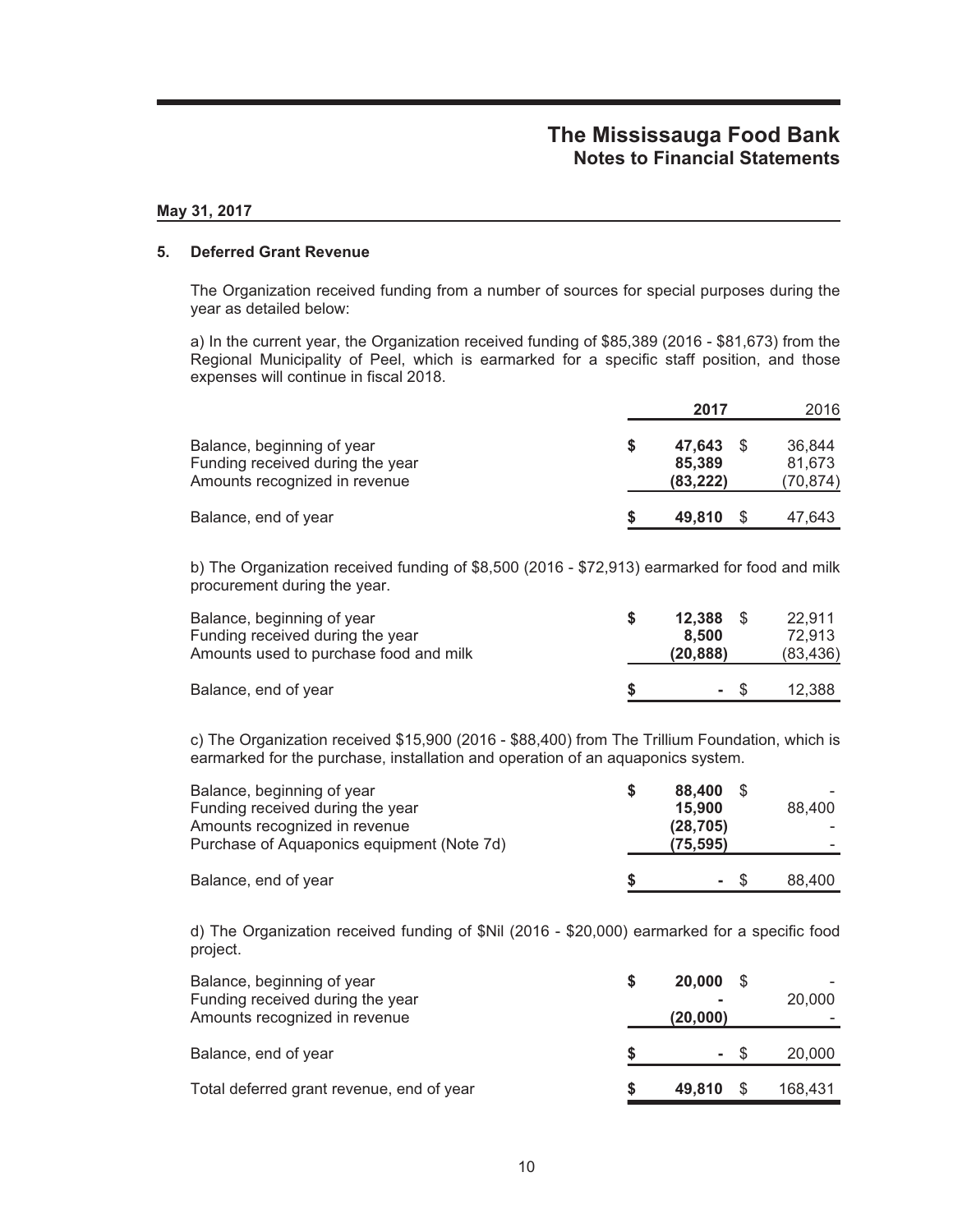#### **May 31, 2017**

#### **6. Obligation under Capital Lease**

In fiscal 2016, the Organization entered into a capital lease agreement for a refrigerated truck. The monthly payments are \$2,370 per month, with an imputed interest rate of 7%, and the capital lease matures in February 2022. This obligation is secured by the related asset. The interest expense for the year was \$8,685 (2016 - \$3,196). Future minimum lease payments consist of the following:

| 2018                         | 28,440  |
|------------------------------|---------|
| 2019                         | 28,440  |
| 2020                         | 28,440  |
| 2021                         | 28,440  |
| 2022                         | 18,960  |
|                              |         |
| Net minimum lease payments   | 132,720 |
| Less: imputed interest       | 19,827  |
|                              |         |
| <b>Balance of obligation</b> | 112,893 |
| Less: current portion        | 28,440  |
|                              |         |
| Long term portion            | 84.453  |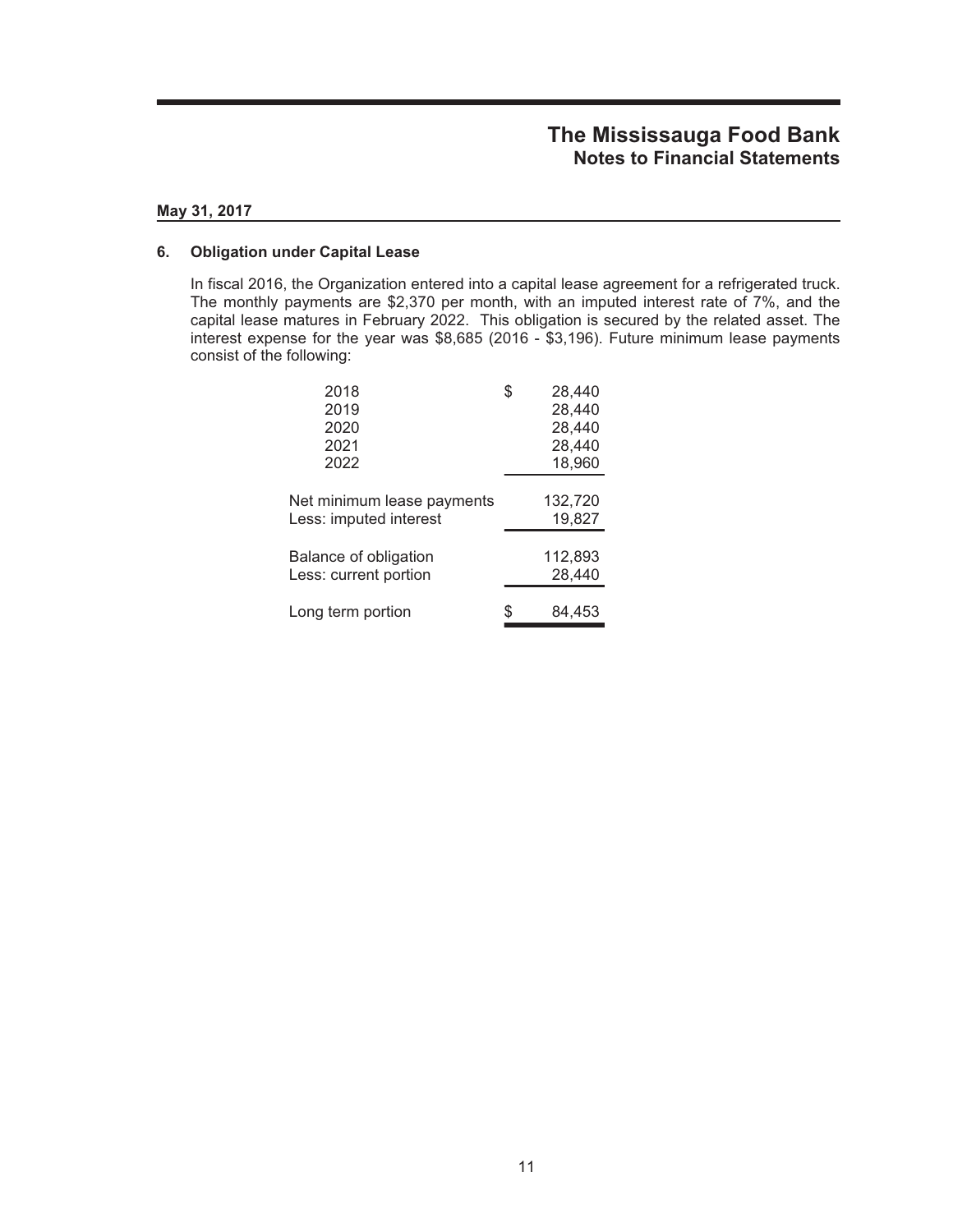### **May 31, 2017**

### **7. Deferred Capital Contributions**

a) The balance represents the unamortized amount received for the purchase of the refrigerated trucks. The amortization of deferred capital contributions is recorded as revenue in the statement of operations.

|                                                                                  |   | 2017              | 2016                          |
|----------------------------------------------------------------------------------|---|-------------------|-------------------------------|
| Balance, beginning of year<br>Amounts amortized to revenue<br>Adjustment on sale | S | 7.561<br>(2, 268) | 20.944<br>(3,240)<br>(10,143) |
| Balance, end of year                                                             |   | 5.293             | 7.561                         |

b) The balance represents the unamortized amount received for the purchase of the inventory management system. The amortization of deferred capital contributions is recorded as revenue in the statement of operations.

| Balance, beginning of year<br>Amounts amortized to revenue | 33,952 S<br>(21, 120) | 55.072<br>(21, 120) |
|------------------------------------------------------------|-----------------------|---------------------|
| Balance, end of year                                       | 12.832 S              | 33.952              |

c) The balance represents the unamortized amount received for the purchase of warehouse equipment. The amortization of deferred capital contributions is recorded as revenue in the statement of operations.

| Balance, beginning of year<br>Additions during the year<br>Amounts amortized to revenue | 14.335<br>12.000<br>(2,867) | 17.919<br>(3,584) |
|-----------------------------------------------------------------------------------------|-----------------------------|-------------------|
| Balance, end of year                                                                    | 23,468                      | 14,335            |

d) The balance represents the unamortized amount received for the purchase of Aquaponics equipment. The amortization of deferred capital contributions is recorded as revenue in the statement of operations.

| Balance, beginning of year<br>Additions during the year<br>Amounts amortized to revenue | 75.595<br>(7, 560) | - \$ |        |
|-----------------------------------------------------------------------------------------|--------------------|------|--------|
| Balance, end of year                                                                    | 68,035 \$          |      |        |
| Total deferred capital contributions, end of year                                       | 109.628            |      | 55.848 |